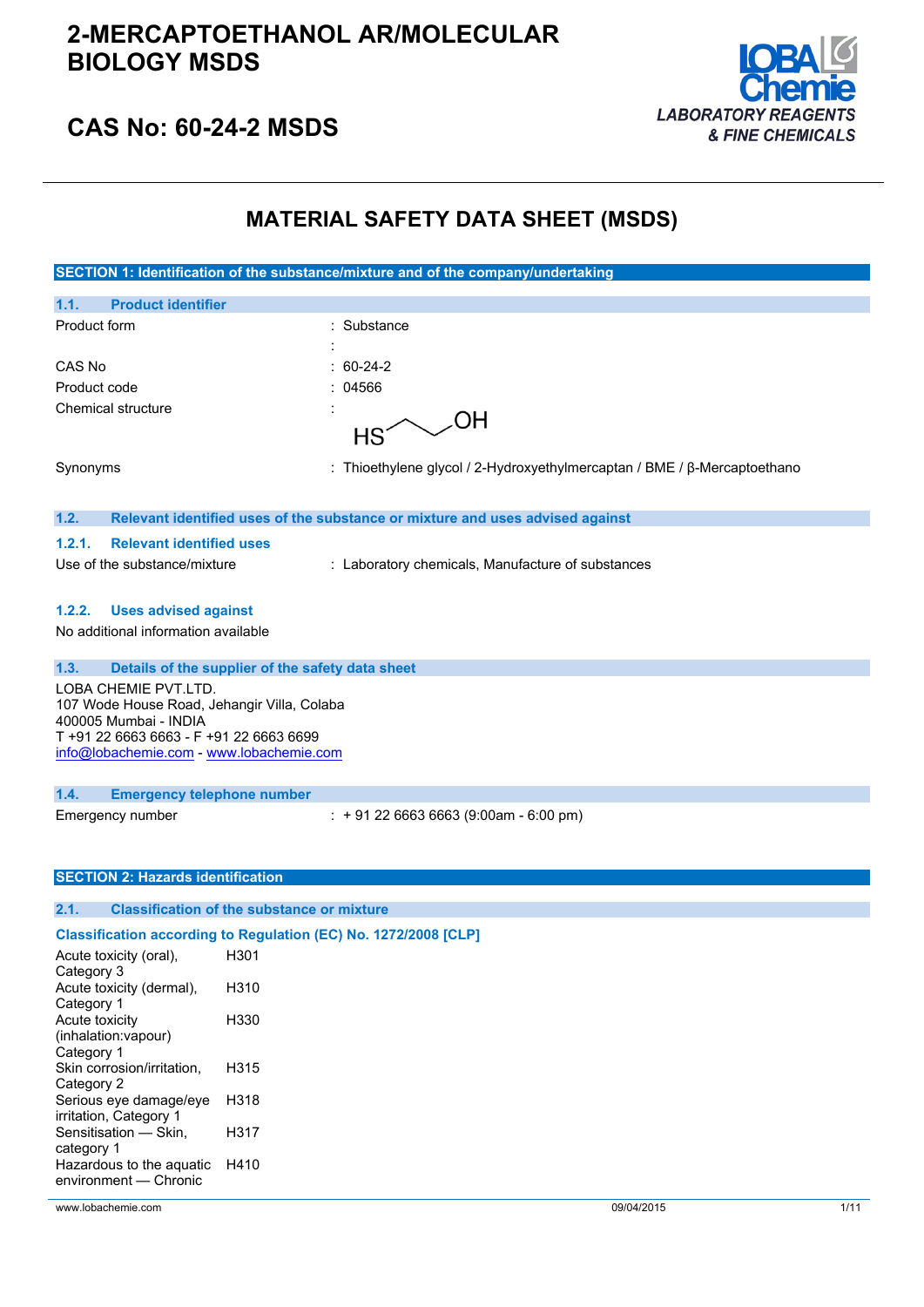Safety Data Sheet

Hazard, Category 1

Full text of classification categories and H statements : see section 16

#### **Classification according to Directive 67/548/EEC or 1999/45/EC**

T; R23/24/25 Xi; R41 Xi; R38 R43 N; R50/53 Full text of R-phrases: see section 16

#### **Adverse physicochemical, human health and environmental effects** No additional information available

**2.2. Label elements Labelling according to Regulation** (EC) No. 1272/2008 [CLP] Hazard pictograms (CLP) : GHS05 GHS06 GHS09 Signal word (CLP) : Danger Hazard statements (CLP) : H301 - Toxic if swallowed H310+H330 - Fatal in contact with skin or if inhaled H315 - Causes skin irritation H317 - May cause an allergic skin reaction H318 - Causes serious eye damage H410 - Very toxic to aquatic life with long lasting effects Precautionary statements (CLP) : P260 - Do not breathe dust/fume/gas/mist/vapours/spray P273 - Avoid release to the environment P280 - Wear protective gloves/protective clothing/eye protection/face protection P284 - [In case of inadequate ventilation] wear respiratory protection P301+P310 - IF SWALLOWED: immediately call a POISON CENTER or doctor/physician P302+P352 - IF ON SKIN: Wash with plenty of soap and water

#### **2.3. Other hazards**

#### No additional information available

| <b>SECTION 3: Composition/information on ingredients</b> |                  |                                          |
|----------------------------------------------------------|------------------|------------------------------------------|
|                                                          |                  |                                          |
| 3.1.                                                     | <b>Substance</b> |                                          |
| Name                                                     |                  | : 2-MERCAPTOETHANOL AR/MOLECULAR BIOLOGY |
| CAS No                                                   |                  | : 60-24-2                                |
|                                                          |                  |                                          |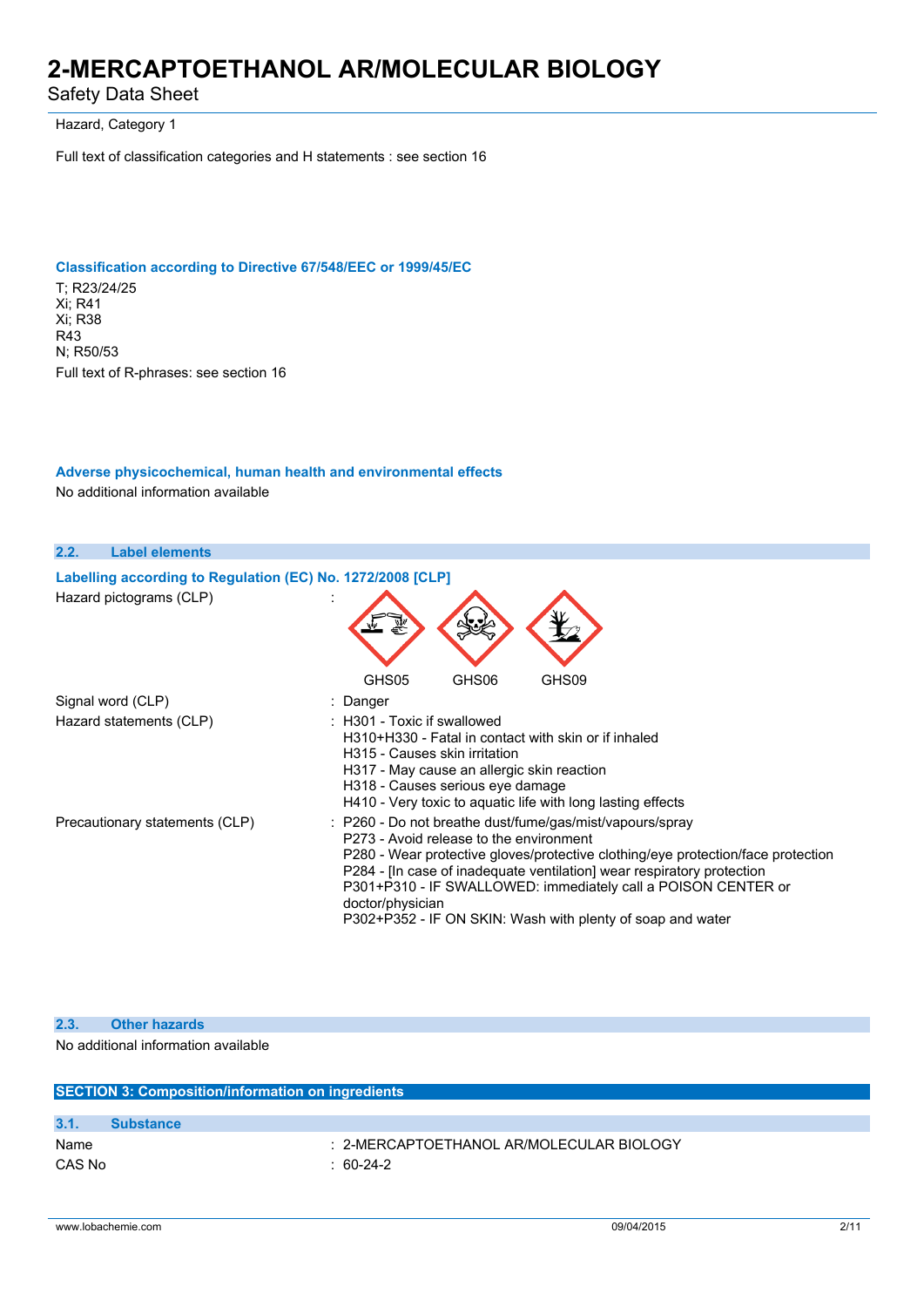Safety Data Sheet

Full text of R- and H-phrases: see section 16

| 3.2.           | <b>Mixture</b>                                              |                                                                                                                                                                                     |
|----------------|-------------------------------------------------------------|-------------------------------------------------------------------------------------------------------------------------------------------------------------------------------------|
| Not applicable |                                                             |                                                                                                                                                                                     |
|                |                                                             |                                                                                                                                                                                     |
|                | <b>SECTION 4: First aid measures</b>                        |                                                                                                                                                                                     |
|                |                                                             |                                                                                                                                                                                     |
| 4.1.           | <b>Description of first aid measures</b>                    |                                                                                                                                                                                     |
|                | First-aid measures after inhalation                         | : Remove person to fresh air and keep comfortable for breathing. Give oxygen or<br>artificial respiration if necessary. If you feel unwell, seek medical advice.                    |
|                | First-aid measures after skin contact                       | : If skin irritation occurs: Get medical advice/attention. Gently wash with plenty of soap<br>and water. Remove/Take off immediately all contaminated clothing.                     |
|                | First-aid measures after eye contact                        | : Remove contact lenses, if present and easy to do. Continue rinsing. Rinse cautiously<br>with water for several minutes. If eye irritation persists: Get medical advice/attention. |
|                | First-aid measures after ingestion                          | : Rinse mouth out with water. If you feel unwell, seek medical advice.                                                                                                              |
| 4.2.           | Most important symptoms and effects, both acute and delayed |                                                                                                                                                                                     |
|                | Symptoms/injuries after inhalation                          | : May cause an allergic skin reaction.                                                                                                                                              |
|                | Symptoms/injuries after skin contact                        | : Repeated exposure to this material can result in absorption through skin causing<br>significant health hazard. Toxic in contact with skin. Causes skin irritation.                |
|                | Symptoms/injuries after eye contact                         | : Causes serious eye damage.                                                                                                                                                        |
|                | Symptoms/injuries after ingestion                           | : Toxic if swallowed. Swallowing a small quantity of this material will result in serious<br>health hazard.                                                                         |
| 4.3.           |                                                             | Indication of any immediate medical attention and special treatment needed                                                                                                          |
|                | Treat symptomatically.                                      |                                                                                                                                                                                     |
|                |                                                             |                                                                                                                                                                                     |
|                | <b>SECTION 5: Firefighting measures</b>                     |                                                                                                                                                                                     |
| 5.1.           | <b>Extinguishing media</b>                                  |                                                                                                                                                                                     |
|                | Suitable extinguishing media                                | : dry chemical powder, alcohol-resistant foam, carbon dioxide (CO2).                                                                                                                |
|                | Unsuitable extinguishing media                              | : Do not use a heavy water stream.                                                                                                                                                  |
| 5.2.           | Special hazards arising from the substance or mixture       |                                                                                                                                                                                     |
|                | No additional information available                         |                                                                                                                                                                                     |
| 5.3.           | <b>Advice for firefighters</b>                              |                                                                                                                                                                                     |
|                | Protection during firefighting                              | : Do not attempt to take action without suitable protective equipment.                                                                                                              |
|                | <b>SECTION 6: Accidental release measures</b>               |                                                                                                                                                                                     |
| 6.1.           |                                                             | Personal precautions, protective equipment and emergency procedures                                                                                                                 |
|                |                                                             |                                                                                                                                                                                     |
| 6.1.1.         | For non-emergency personnel                                 |                                                                                                                                                                                     |
|                | <b>Emergency procedures</b>                                 | : Evacuate unnecessary personnel.                                                                                                                                                   |
| 6.1.2.         | For emergency responders                                    |                                                                                                                                                                                     |
|                | Protective equipment                                        | : Use personal protective equipment as required.                                                                                                                                    |
|                | <b>Emergency procedures</b>                                 | : Stop release.                                                                                                                                                                     |
| 6.2.           | <b>Environmental precautions</b>                            |                                                                                                                                                                                     |
|                | Very toxic to aquatic life with long lasting effects.       |                                                                                                                                                                                     |
| 6.3.           | Methods and material for containment and cleaning up        |                                                                                                                                                                                     |
|                | Methods for cleaning up                                     | : Collect spillage. On land, sweep or shovel into suitable containers. Soak up spills                                                                                               |
|                |                                                             | with inert solids, such as clay or diatomaceous earth as soon as possible.                                                                                                          |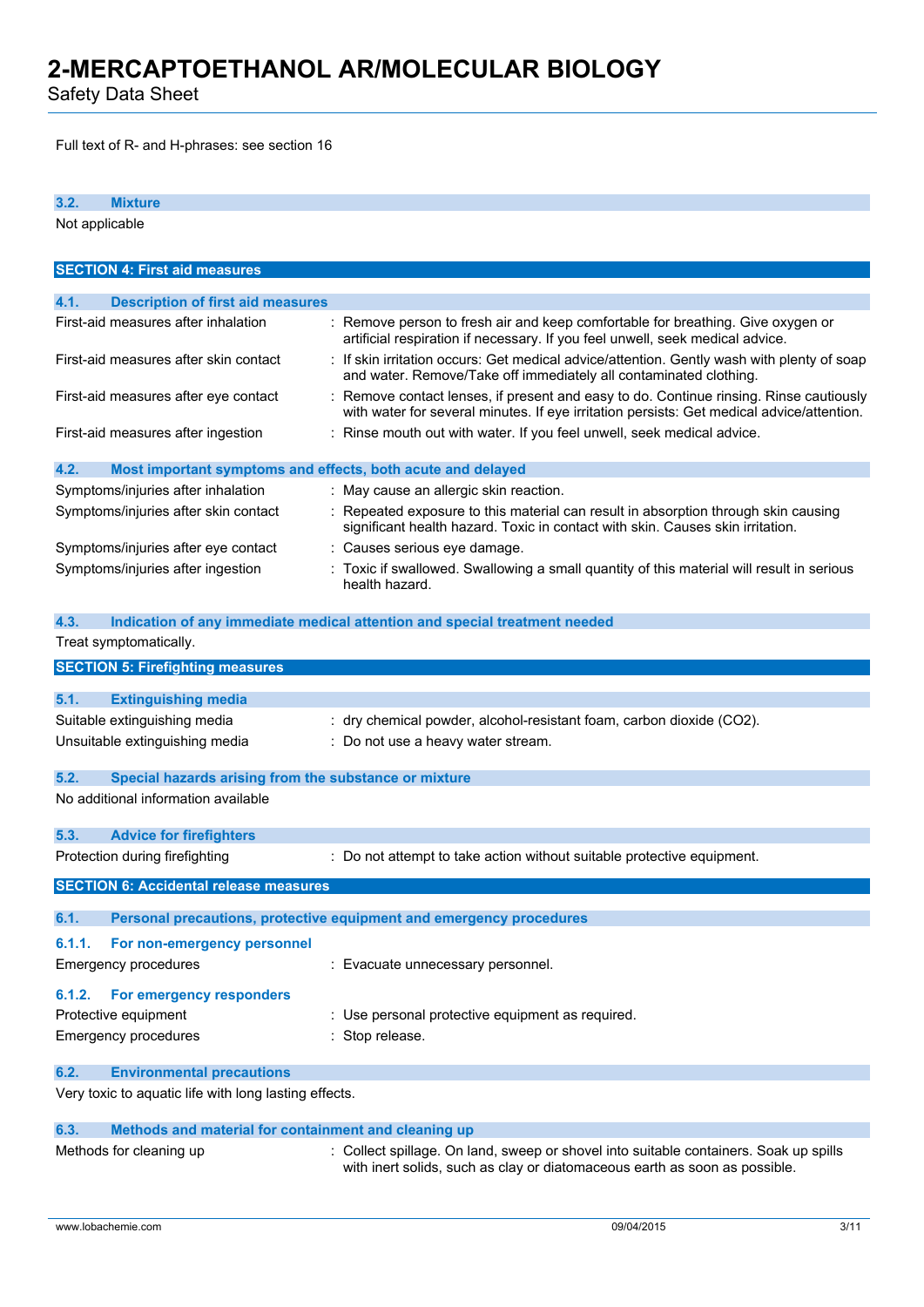Safety Data Sheet

| <b>Reference to other sections</b><br>6.4.                           |                                                                                                                                                                                                              |  |
|----------------------------------------------------------------------|--------------------------------------------------------------------------------------------------------------------------------------------------------------------------------------------------------------|--|
| No additional information available                                  |                                                                                                                                                                                                              |  |
| <b>SECTION 7: Handling and storage</b>                               |                                                                                                                                                                                                              |  |
|                                                                      |                                                                                                                                                                                                              |  |
| 7.1.<br><b>Precautions for safe handling</b>                         |                                                                                                                                                                                                              |  |
| Precautions for safe handling                                        | : Avoid breathing dust/fume/gas/mist/vapours/spray.                                                                                                                                                          |  |
| Hygiene measures                                                     | : Do not eat, drink or smoke when using this product. Wash  thoroughly after<br>handling. Contaminated work clothing should not be allowed out of the workplace.<br>Wash contaminated clothing before reuse. |  |
| 7.2.<br>Conditions for safe storage, including any incompatibilities |                                                                                                                                                                                                              |  |
| Storage conditions                                                   | : Store in original container. Keep container tightly closed. Store in a dry place.                                                                                                                          |  |
| 7.3.<br><b>Specific end use(s)</b>                                   |                                                                                                                                                                                                              |  |
| No additional information available                                  |                                                                                                                                                                                                              |  |
| <b>SECTION 8: Exposure controls/personal protection</b>              |                                                                                                                                                                                                              |  |
| 8.1.<br><b>Control parameters</b>                                    |                                                                                                                                                                                                              |  |
| No additional information available                                  |                                                                                                                                                                                                              |  |

| 8.2.<br><b>Exposure controls</b>                              |                                         |
|---------------------------------------------------------------|-----------------------------------------|
| Hand protection                                               | : protective gloves                     |
| Eye protection                                                | : Chemical goggles or safety glasses    |
| Skin and body protection                                      | : Wear suitable protective clothing     |
| Respiratory protection                                        | : Wear appropriate mask                 |
| <b>SECTION 9: Physical and chemical properties</b>            |                                         |
| 9.1.<br>Information on basic physical and chemical properties |                                         |
| Physical state                                                | : Liquid                                |
| Molecular mass                                                | : 78.13 g/mol                           |
| Colour                                                        | : Pale pinkish colour.                  |
| Odour                                                         | : disagreeable odor.                    |
| Odour threshold                                               | : No data available                     |
| pH                                                            | : 4.5 - 6 at 500 g/l at 20 $^{\circ}$ C |
| Relative evaporation rate (butylacetate=1)                    | : No data available                     |
| Melting point                                                 | : $<$ -50 °C                            |
| Freezing point                                                | : No data available                     |
| Boiling point                                                 | : 157 $\degree$ C                       |
| Flash point                                                   | : 68 $^{\circ}$ C                       |
| Auto-ignition temperature                                     | : 295 °C                                |
|                                                               |                                         |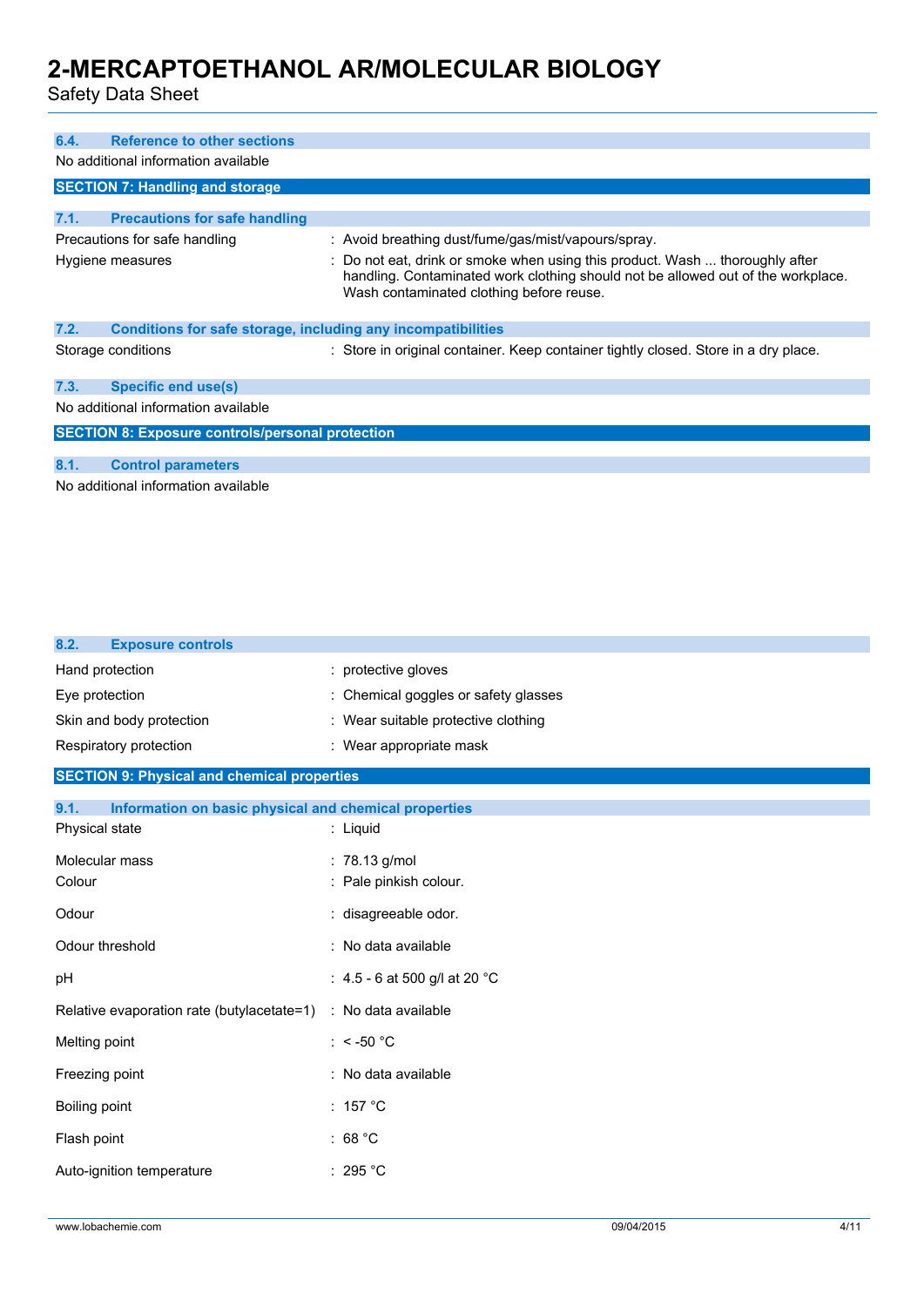### Safety Data Sheet

| Decomposition temperature        | : No data available                                    |
|----------------------------------|--------------------------------------------------------|
| Flammability (solid, gas)        | : No data available                                    |
| Vapour pressure                  | : 0.76 hPa at 20 $^{\circ}$ C                          |
| Relative vapour density at 20 °C | : 2.7                                                  |
| Relative density                 | : No data available                                    |
| Density<br>Solubility            | : 1.114 g/cm <sup>3</sup><br>: Water: Soluble in water |
| Log Pow                          | : 0.056                                                |
| Viscosity, kinematic             | : No data available                                    |
| Viscosity, dynamic               | : No data available                                    |
| Explosive properties             | : No data available                                    |
| Oxidising properties             | : No data available                                    |
| <b>Explosive limits</b>          | $: 0.023 - 0.18$ vol %                                 |

|       | Explosive limits                                        | $: 0.023 - 0.18$ vol %                                                                       |
|-------|---------------------------------------------------------|----------------------------------------------------------------------------------------------|
| 9.2.  | <b>Other information</b>                                |                                                                                              |
|       | No additional information available                     |                                                                                              |
|       | <b>SECTION 10: Stability and reactivity</b>             |                                                                                              |
| 10.1. | <b>Reactivity</b>                                       |                                                                                              |
|       | No additional information available                     |                                                                                              |
|       |                                                         |                                                                                              |
| 10.2. | <b>Chemical stability</b>                               |                                                                                              |
|       | Stable under normal conditions.                         |                                                                                              |
| 10.3. | <b>Possibility of hazardous reactions</b>               |                                                                                              |
|       | No additional information available                     |                                                                                              |
| 10.4. | <b>Conditions to avoid</b>                              |                                                                                              |
|       | Direct sunlight. Overheating. Open flame. Heat. Sparks. |                                                                                              |
| 10.5. | <b>Incompatible materials</b>                           |                                                                                              |
|       | No additional information available                     |                                                                                              |
| 10.6. | <b>Hazardous decomposition products</b>                 |                                                                                              |
|       | No additional information available                     |                                                                                              |
|       | <b>SECTION 11: Toxicological information</b>            |                                                                                              |
| 11.1. | <b>Information on toxicological effects</b>             |                                                                                              |
|       | Acute toxicity                                          | : Oral: Toxic if swallowed. Dermal: Fatal in contact with skin. Inhalation: vapour: Fatal if |
|       |                                                         | inhaled.                                                                                     |
|       | Skin corrosion/irritation                               | : Causes skin irritation.                                                                    |
|       |                                                         | pH: 4.5 - 6 at 500 g/l at 20 °C                                                              |

Serious eye damage/irritation : Causes serious eye damage.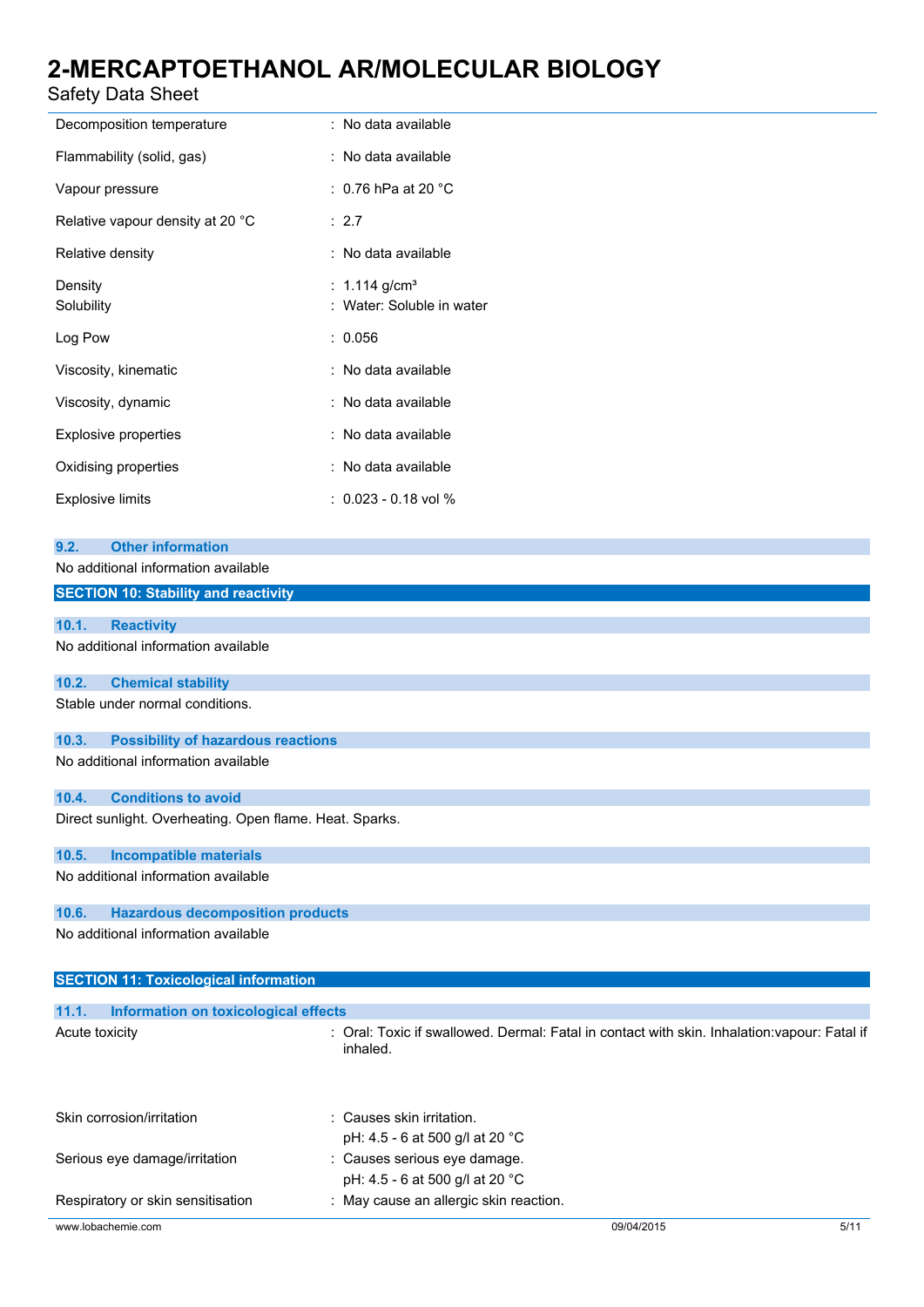### Safety Data Sheet

| Germ cell mutagenicity                              | : Not classified                                        |
|-----------------------------------------------------|---------------------------------------------------------|
| Carcinogenicity                                     | : Not classified                                        |
|                                                     |                                                         |
|                                                     |                                                         |
| Reproductive toxicity                               | : Not classified                                        |
| Specific target organ toxicity (single<br>exposure) | : Not classified                                        |
|                                                     |                                                         |
| Specific target organ toxicity (repeated            | : Not classified                                        |
| exposure)                                           |                                                         |
|                                                     |                                                         |
|                                                     |                                                         |
| Aspiration hazard                                   | : Not classified                                        |
|                                                     |                                                         |
|                                                     |                                                         |
| Potential adverse human health effects              | : Toxic if swallowed. Toxic in contact with skin.       |
| and symptoms                                        |                                                         |
| <b>SECTION 12: Ecological information</b>           |                                                         |
|                                                     |                                                         |
| 12.1.<br><b>Toxicity</b>                            |                                                         |
| Ecology - water                                     | : Very toxic to aquatic life with long lasting effects. |

| 12.2.<br><b>Persistence and degradability</b>    |                                                         |
|--------------------------------------------------|---------------------------------------------------------|
| 2-MERCAPTOETHANOL AR/MOLECULAR BIOLOGY (60-24-2) |                                                         |
| Persistence and degradability                    | May cause long-term adverse effects in the environment. |

| 12.3.<br><b>Bioaccumulative potential</b>        |       |  |
|--------------------------------------------------|-------|--|
| 2-MERCAPTOETHANOL AR/MOLECULAR BIOLOGY (60-24-2) |       |  |
| Log Pow                                          | 0.056 |  |

### **12.4. Mobility in soil**

No additional information available

### **12.5. Results of PBT and vPvB assessment**

No additional information available

#### **12.6. Other adverse effects**

| No additional information available           |                                    |  |
|-----------------------------------------------|------------------------------------|--|
| <b>SECTION 13: Disposal considerations</b>    |                                    |  |
| 13.1.<br><b>Waste treatment methods</b>       |                                    |  |
| Product/Packaging disposal<br>recommendations | : Dispose of contents/container to |  |
| Ecology - waste materials                     | : Hazardous waste due to toxicity. |  |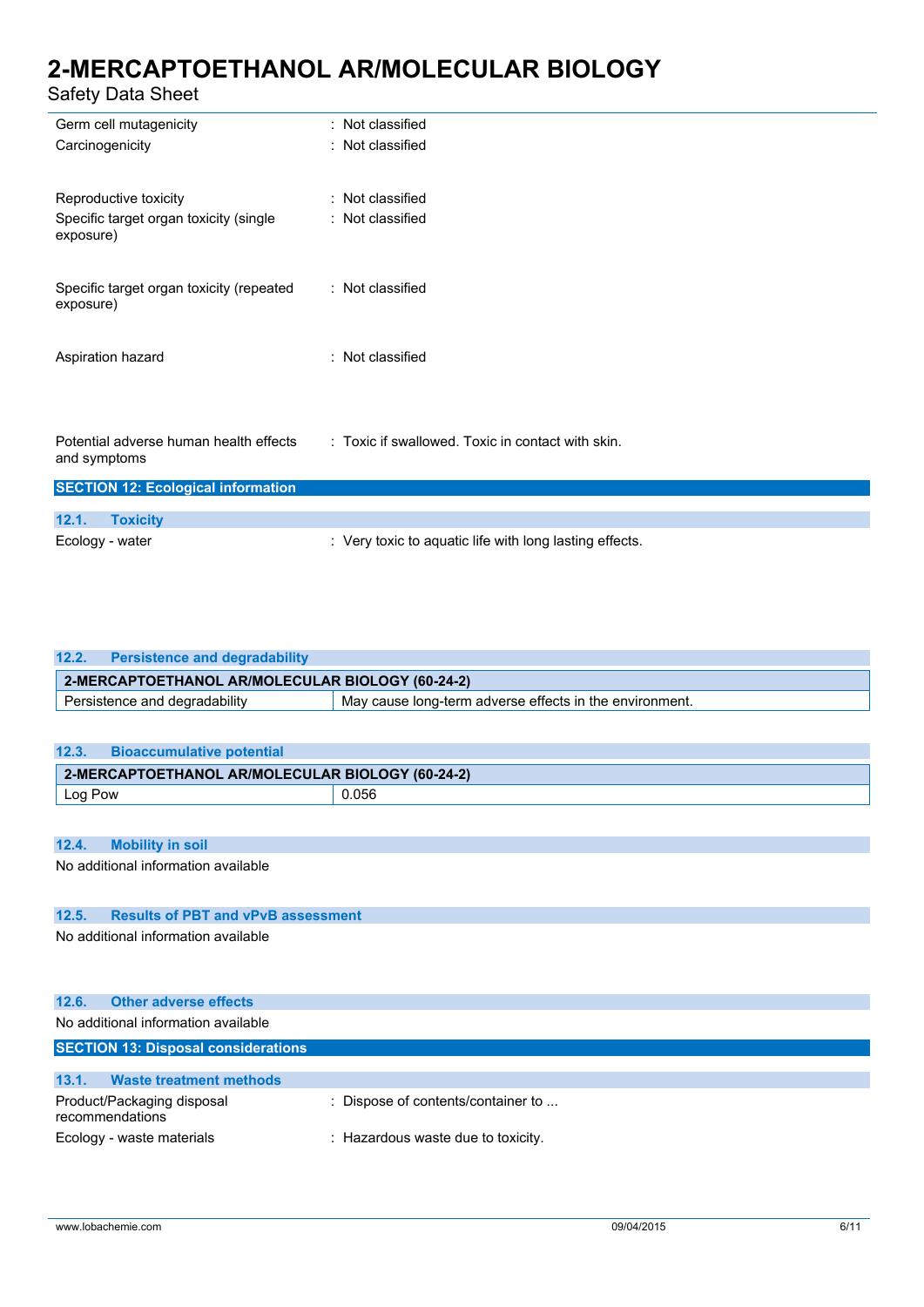Safety Data Sheet

**SECTION 14: Transport information**

In accordance with ADR / RID / IMDG / IATA / ADN

| <b>UN number</b><br>14.1.                  |                                                                                     |
|--------------------------------------------|-------------------------------------------------------------------------------------|
| UN-No. (ADR)                               | 2966<br>۰.                                                                          |
| UN-No. (IMDG)                              | 2966                                                                                |
| UN-No.(IATA)                               | 2966                                                                                |
| UN-No.(ADN)                                | 2966                                                                                |
| UN-No. (RID)                               | : 2966                                                                              |
| <b>UN proper shipping name</b><br>14.2.    |                                                                                     |
| Proper Shipping Name (ADR)                 | : THIOGLYCOL                                                                        |
| Proper Shipping Name (IMDG)                | : THIOGLYCOL                                                                        |
| Proper Shipping Name (IATA)                | <b>THIOGLYCOL</b>                                                                   |
| Proper Shipping Name (ADN)                 | <b>THIOGLYCOL</b>                                                                   |
| Proper Shipping Name (RID)                 | : THIOGLYCOL                                                                        |
| Transport document description (ADR)       | : UN 2966 THIOGLYCOL, 6.1, II, (D/E), ENVIRONMENTALLY HAZARDOUS                     |
| Transport document description (IMDG)      | : UN 2966 THIOGLYCOL, 6.1, II, MARINE POLLUTANT/ENVIRONMENTALLY<br><b>HAZARDOUS</b> |
| Transport document description (IATA)      | : UN 2966 THIOGLYCOL, 6.1, II, ENVIRONMENTALLY HAZARDOUS                            |
| Transport document description (ADN)       | : UN 2966 THIOGLYCOL, 6.1, II, ENVIRONMENTALLY HAZARDOUS                            |
| Transport document description (RID)       | : UN 2966 THIOGLYCOL, 6.1, II, ENVIRONMENTALLY HAZARDOUS                            |
|                                            |                                                                                     |
| 14.3.<br><b>Transport hazard class(es)</b> |                                                                                     |
| <b>ADR</b>                                 |                                                                                     |
| Transport hazard class(es) (ADR)           | : 6.1                                                                               |
| Danger labels (ADR)                        | : 6.1                                                                               |
|                                            |                                                                                     |
| <b>IMDG</b>                                |                                                                                     |
| Transport hazard class(es) (IMDG)          | : 6.1                                                                               |
| Danger labels (IMDG)                       | : 6.1                                                                               |
|                                            |                                                                                     |
|                                            |                                                                                     |
| <b>IATA</b>                                |                                                                                     |
| Transport hazard class(es) (IATA)          | : 6.1                                                                               |
| Hazard labels (IATA)                       | : 6.1                                                                               |
|                                            |                                                                                     |
|                                            |                                                                                     |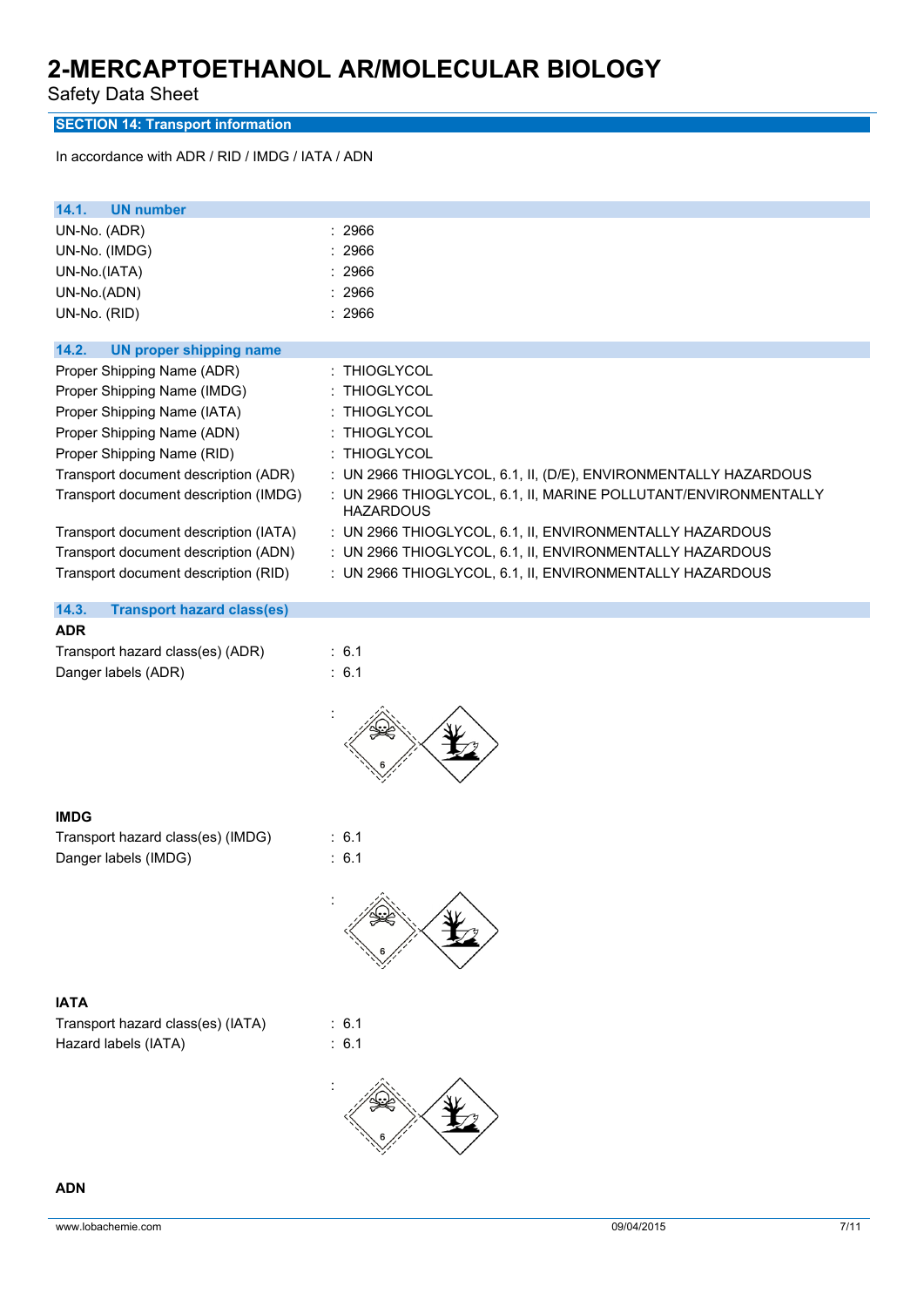Safety Data Sheet

| Transport hazard class(es) (ADN)<br>Danger labels (ADN)                    | : 6.1<br>: 6.1                           |
|----------------------------------------------------------------------------|------------------------------------------|
|                                                                            |                                          |
| <b>RID</b>                                                                 |                                          |
| Transport hazard class(es) (RID)                                           | : 6.1                                    |
| Danger labels (RID)                                                        | : 6.1                                    |
|                                                                            |                                          |
| <b>Packing group</b><br>14.4.                                              |                                          |
| Packing group (ADR)                                                        | $\therefore$ H                           |
| Packing group (IMDG)                                                       | $\therefore$ H                           |
| Packing group (IATA)                                                       | $\therefore$ 11                          |
| Packing group (ADN)                                                        | $\therefore$ H                           |
| Packing group (RID)                                                        | $\cdot$ II                               |
| <b>Environmental hazards</b><br>14.5.                                      |                                          |
| Dangerous for the environment                                              | : Yes                                    |
| Marine pollutant                                                           | : Yes                                    |
| Other information                                                          | : No supplementary information available |
| 14.6.<br><b>Special precautions for user</b>                               |                                          |
| - Overland transport                                                       |                                          |
| Classification code (ADR)                                                  | $:$ T1                                   |
| Limited quantities (ADR)                                                   | : 100ml                                  |
| Excepted quantities (ADR)                                                  | : E4                                     |
| Packing instructions (ADR)                                                 | : P001, IBC02                            |
| Mixed packing provisions (ADR)                                             | : MP15                                   |
| Portable tank and bulk container<br>instructions (ADR)                     | : T7                                     |
| Portable tank and bulk container special<br>provisions (ADR)               | :TP2                                     |
| Tank code (ADR)                                                            | $:$ L4BH                                 |
| Tank special provisions (ADR)                                              | : TU15, TE19                             |
| Vehicle for tank carriage                                                  | : AT                                     |
| Transport category (ADR)                                                   | : 2                                      |
| Special provisions for carriage - Loading,<br>unloading and handling (ADR) | : CV13, CV28                             |
| Special provisions for carriage - Operation<br>(ADR)                       | : S9, S19                                |
| Hazard identification number (Kemler No.)                                  | : 60                                     |
| Orange plates                                                              | 60<br>2966                               |
|                                                                            |                                          |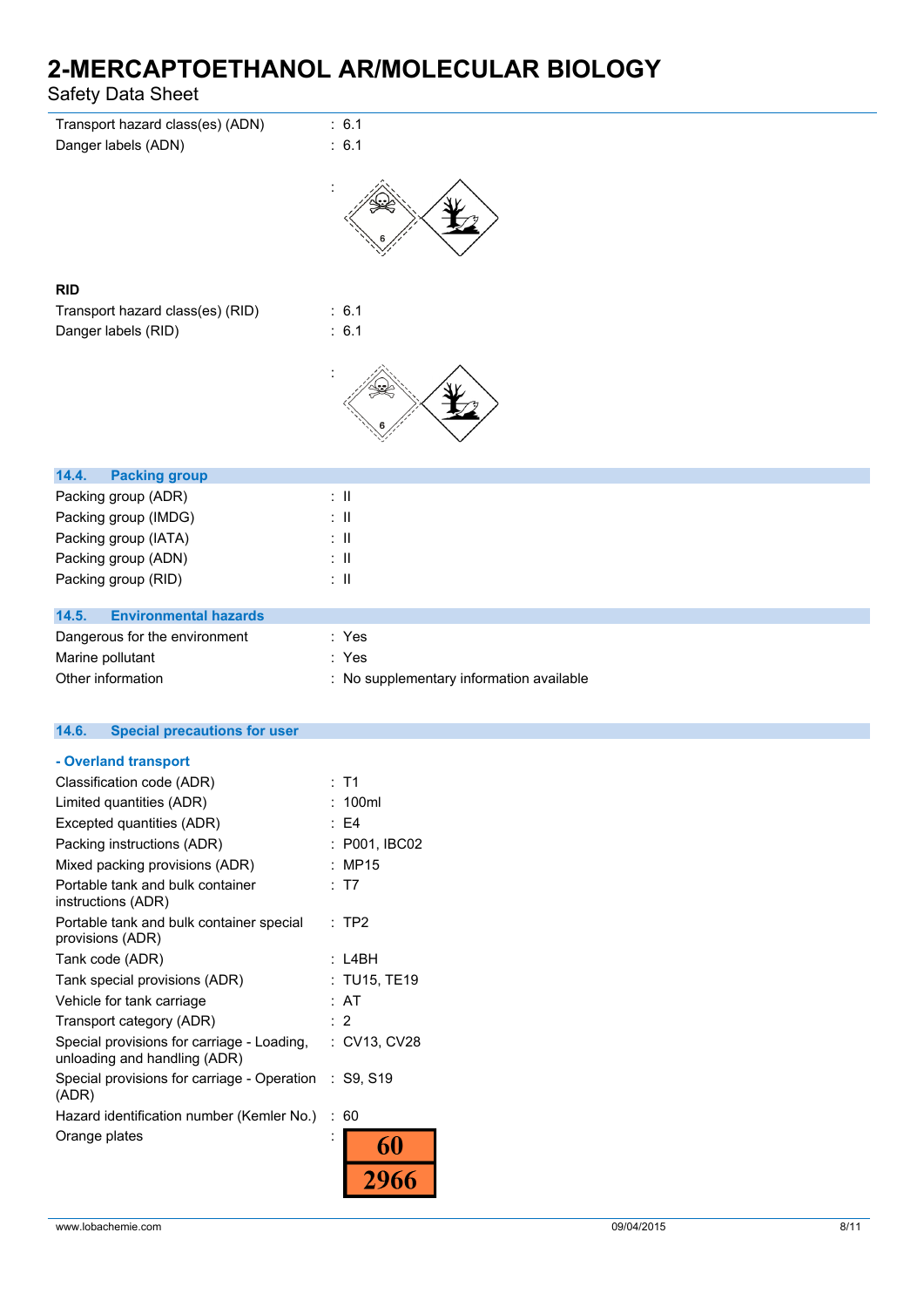Safety Data Sheet

| Tunnel restriction code (ADR)                                    | : D/E              |
|------------------------------------------------------------------|--------------------|
| EAC code                                                         | : 2X               |
| - Transport by sea                                               |                    |
|                                                                  |                    |
| Limited quantities (IMDG)                                        | $: 100$ ml         |
| Excepted quantities (IMDG)                                       | $\therefore$ E4    |
| Packing instructions (IMDG)                                      | : P001             |
| IBC packing instructions (IMDG)                                  | $\therefore$ IBC02 |
| Tank instructions (IMDG)                                         | $\therefore$ T7    |
| Tank special provisions (IMDG)                                   | :TP2               |
| EmS-No. (Fire)                                                   | $\therefore$ F-A   |
| EmS-No. (Spillage)                                               | $: S-A$            |
| Stowage category (IMDG)                                          | : A                |
| MFAG-No                                                          | : 153              |
| - Air transport                                                  |                    |
| PCA Excepted quantities (IATA)                                   | $\therefore$ E4    |
| PCA Limited quantities (IATA)                                    | : Y641             |
| PCA limited quantity max net quantity<br>(IATA)                  | : 1L               |
| PCA packing instructions (IATA)                                  | $\therefore$ 654   |
| PCA max net quantity (IATA)                                      | : 5L               |
| CAO packing instructions (IATA)                                  | :662               |
| CAO max net quantity (IATA)                                      | : 60L              |
| ERG code (IATA)                                                  | : 6L               |
|                                                                  |                    |
| - Inland waterway transport                                      |                    |
| Classification code (ADN)                                        | $:$ T1             |
| Special provisions (ADN)                                         | : 802              |
| Limited quantities (ADN)                                         | $: 100$ ml         |
| Excepted quantities (ADN)                                        | $\therefore$ E4    |
| Carriage permitted (ADN)                                         | $\therefore$ T     |
| Equipment required (ADN)                                         | $:$ PP, EP, TOX, A |
| Ventilation (ADN)                                                | : VE02             |
| Number of blue cones/lights (ADN)                                | $\therefore$ 2     |
| - Rail transport                                                 |                    |
| Classification code (RID)                                        | $:$ T1             |
| Limited quantities (RID)                                         | : 100ml            |
| Excepted quantities (RID)                                        | $\therefore$ E4    |
| Packing instructions (RID)                                       | : P001, IBC02      |
| Mixed packing provisions (RID)                                   | : MP15             |
| Portable tank and bulk container<br>instructions (RID)           | : T7               |
| Portable tank and bulk container special<br>provisions (RID)     | $:$ TP2            |
| Tank codes for RID tanks (RID)                                   | : L4BH             |
| Special provisions for RID tanks (RID)                           | : TU15             |
| Transport category (RID)                                         | $\therefore$ 2     |
| Special provisions for carriage - Loading<br>and unloading (RID) | : CW13, CW28, CW31 |
| Colis express (express parcels) (RID)                            | : CE5              |
| Hazard identification number (RID)                               | : 60               |
|                                                                  |                    |

**14.7. Transport in bulk according to Annex II of MARPOL 73/78 and the IBC Code** Not applicable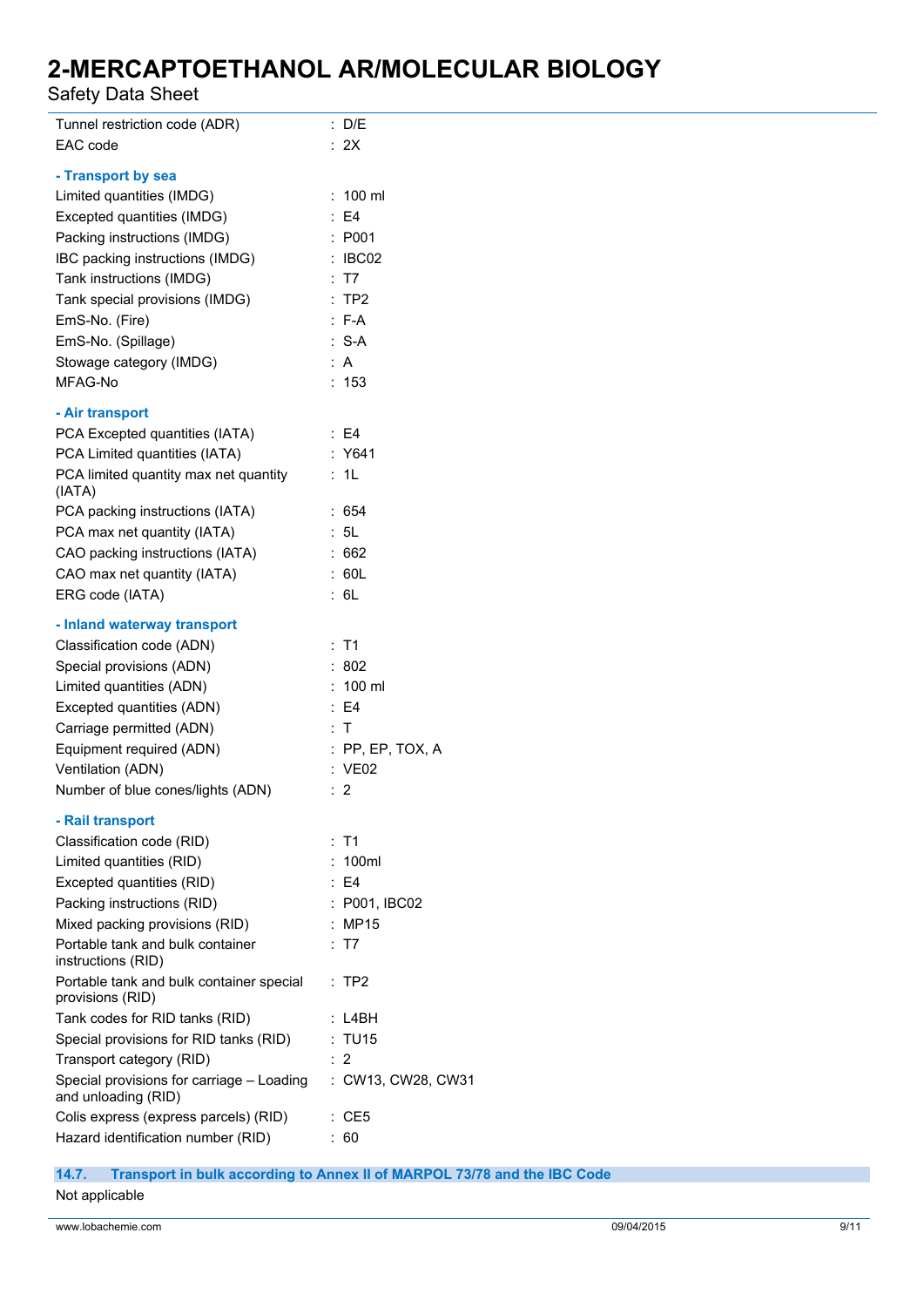Safety Data Sheet

### **SECTION 15: Regulatory information**

**15.1. Safety, health and environmental regulations/legislation specific for the substance or mixture**

### **15.1.1. EU-Regulations**

No REACH Annex XVII restrictions

2-MERCAPTOETHANOL AR/MOLECULAR BIOLOGY is not on the REACH Candidate List 2-MERCAPTOETHANOL AR/MOLECULAR BIOLOGY is not on the REACH Annex XIV List

### **15.1.2. National regulations**

| Germany                                                                        |                                                                                                                                                   |
|--------------------------------------------------------------------------------|---------------------------------------------------------------------------------------------------------------------------------------------------|
| AwSV/VwVwS Annex reference                                                     | : Water hazard class (WGK) 3, strongly hazardous to water (Classification according<br>to VwVwS, Annex 2; WGK No 884)                             |
| 12th Ordinance Implementing the Federal<br>Immission Control Act - 12. BlmSchV | : Is not subject of the 12. BlmSchV (Hazardous Incident Ordinance)                                                                                |
| <b>Denmark</b>                                                                 |                                                                                                                                                   |
| Class for fire hazard                                                          | : Class III-1                                                                                                                                     |
| Store unit                                                                     | $: 50$ liter                                                                                                                                      |
| Classification remarks                                                         | : Flammable according to the Danish Ministry of Justice; Emergency management<br>guidelines for the storage of flammable liquids must be followed |
| Recommendations Danish Regulation                                              | : Young people below the age of 18 years are not allowed to use the product                                                                       |
|                                                                                | Pregnant/breastfeeding women working with the product must not be in direct<br>contact with the product                                           |

#### **15.2. Chemical safety assessment**

No additional information available

**SECTION 16: Other information**

### Full text of R-, H- and EUH-phrases:

| Acute Tox. 1 (Dermal)                | Acute toxicity (dermal), Category 1                               |
|--------------------------------------|-------------------------------------------------------------------|
| Acute Tox. 1<br>(Inhalation: vapour) | Acute toxicity (inhalation: vapour) Category 1                    |
| Acute Tox. 3 (Oral)                  | Acute toxicity (oral), Category 3                                 |
| <b>Aquatic Chronic 1</b>             | Hazardous to the aquatic environment - Chronic Hazard, Category 1 |
| Eye Dam. 1                           | Serious eye damage/eye irritation, Category 1                     |
| Skin Irrit. 2                        | Skin corrosion/irritation, Category 2                             |
| Skin Sens, 1                         | Sensitisation - Skin, category 1                                  |
| H <sub>301</sub>                     | Toxic if swallowed                                                |
| H310                                 | Fatal in contact with skin                                        |
| www.lobachemie.com                   | 10/11<br>09/04/2015                                               |